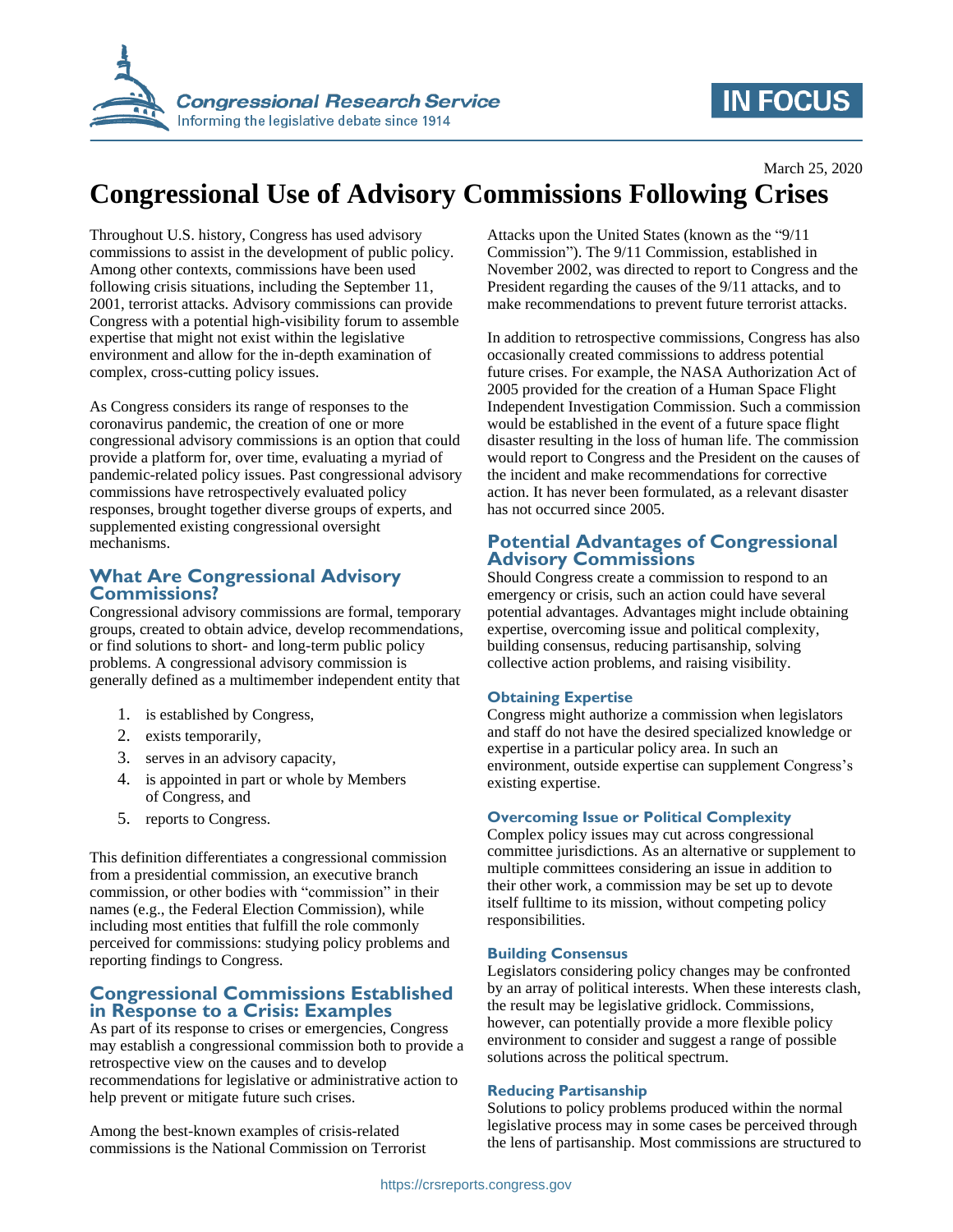be nonpartisan or bipartisan. Such a structure might make a commission's findings and recommendations more politically acceptable to diverse viewpoints.

A commission's bipartisan or nonpartisan arrangement can give its recommendations strong credibility, both in Congress and among the public. Commissions can also facilitate compromise, bypassing the potential pitfalls of public negotiations. Further, because commission members are not elected, they may be better suited to suggesting unpopular, but potentially valuable, policy solutions.

#### **Solving Collective Action Problems**

A commission may allow legislators to solve collective action problems. Collective action problems occur when individual legislators seek to protect their district's or state's interests, despite often widespread agreement that change would be beneficial. In these circumstances, a commission can serve to create general consensus about a particular policy solution without the proposed solution being impeded by individual concerns about its implementation or impact.

For example, in 1988 Congress established the Base Closure and Realignment Commission (BRAC; P.L. 100- 526; 102 Stat. 2623, October 24, 1988) to study the need for military bases closures. BRAC facilitated recommendations to close and consolidate military bases regardless of individual Member preferences. Once BRAC made its recommendations, the law required that Congress either accepted or rejected the commission's findings as a whole, thus bypassing traditional congressional processes for potential amendments focused on individual bases.

#### **Raising Visibility**

A commission can also sometimes provide a policy issue with a highly visible forum. Commissions composed of notable public figures may allow personal prestige to be transferred to recommended policy solutions. Meetings and press releases from a commission may receive more media attention than corresponding congressional information. After report issuance, commission members can also advocate for the commission's recommendation, thus potentially increasing awareness of the policy issues.

# **Past Criticism of Commissions**

The creation of congressional advisory commissions is not without critiques. Criticisms of commission use include that Congress is abdicating responsibility for a public policy issue, democratic accountability is reduced since nonelected officials are making recommendations, and commissions can be financially inefficient.

#### **Abdicated Responsibility**

Critics have argued that commissions are primarily created to avoid blame should recommendations be unpopular or unworkable. Commissions can provide distance between Congress and controversial recommendations. If the commission's work is popular, legislators can claim credit. If the commission's recommendations are unpopular, legislators can shift responsibility to the commission itself.

#### **Reduced Democratic Accountability**

Commissions might be considered by some to be undemocratic. This criticism has historically taken three forms. First, commissions may not represent the general population and/or popular opinion. Second, commissions are seen by some to lack popular accountability, because commission members are commonly unelected and often insulated from constituent opinion. Third, commissions, depending on statutory requirements, may not operate publicly. This stands in contrast to Congress, whose meetings, hearings, and other activities are generally required to be held in public.

#### **Financial Inefficiency**

Some commissions might have high costs and low policy returns. Costs vary widely, ranging from several hundred thousand dollars to over \$10 million. In most cases, Congress is under no obligation to act on, or even respond to, the work of a commission. If legislators disagree with the commission's results or recommendations, they may simply ignore them. Further, there is no guarantee that any commission will produce a quality product, as commissioners may also have their own agendas, biases, and pressures.

# **Considerations for Congress**

Should Congress decide to create an advisory commission to study a crisis situation, several considerations might be made. First, whether a commission is a congressional or executive branch entity generally affects its scope and mission. For example, a congressional commission might have broad authority to study a policy issue across jurisdictional boundaries, whereas an executive branch entity might be restricted to the home agency's mandate.

Second, congressional commissions generally work at a slower pace than executive branch commissions. Because congressional commissions take time to set up, (e.g., hire staff, conduct research, and write a report), most have had 12 to 18 months to complete their work. By contrast, executive branch commissions have reported in as few as 90 days. Additionally, congressional commissions must be individually authorized and provided powers, duties, and funding, whereas executive branch entities often derive their authority from their parent agency.

For more information about congressional advisory commissions, see CRS Report R40076, *Congressional Commissions: Overview and Considerations for Congress*; and CRS Report R45826, *Congressional Commissions: Funding and Expenditures*.

**Jacob R. Straus**, Specialist on the Congress **William T. Egar**, Analyst in American National Government

**IF11473**